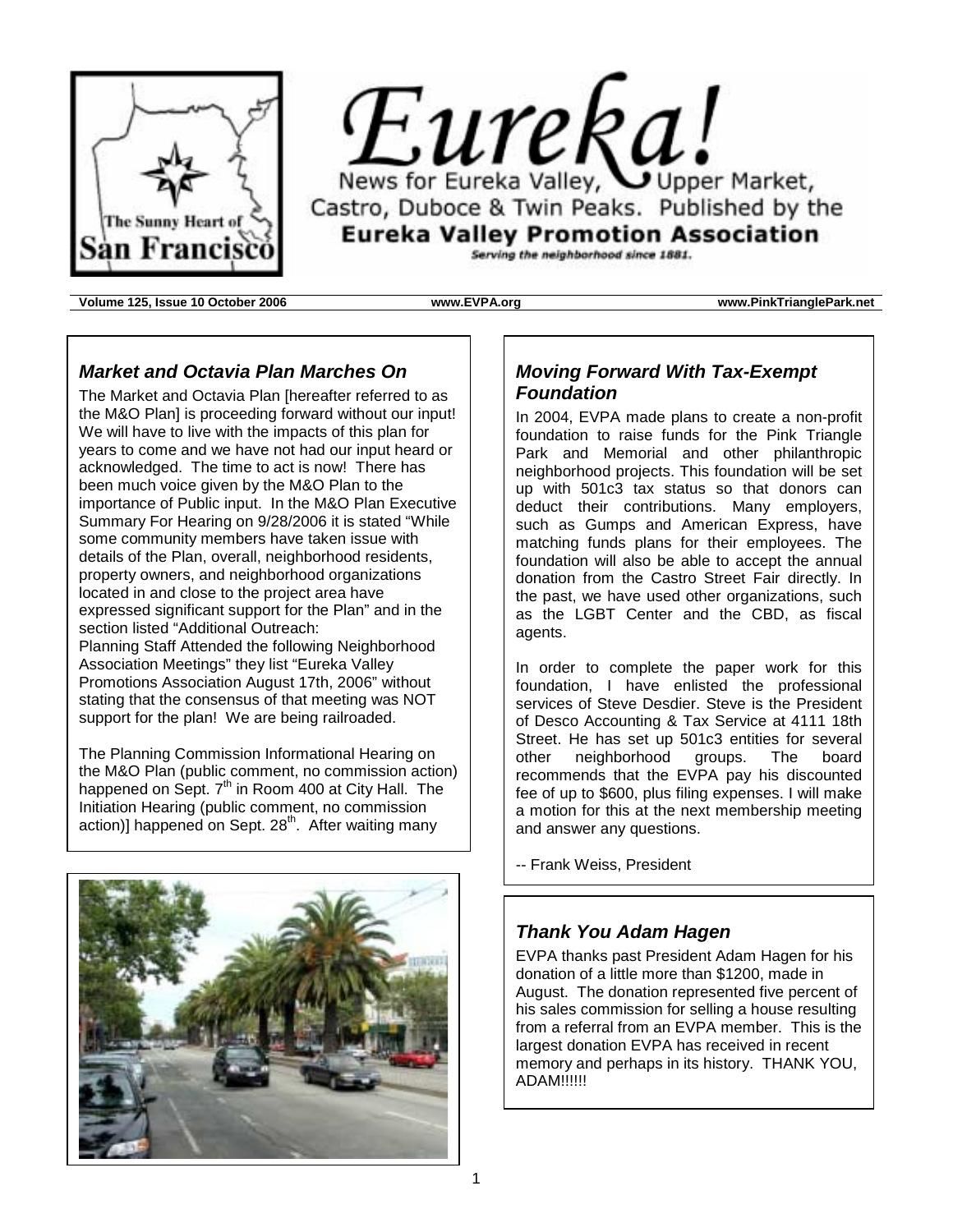## *District 8 Candidates and Halloween*

EVPA thanks incumbent District 8 Supervisor Bevan Dufty and challenger Alix Rosenthal for coming to our September General Membership meeting to discuss their visions for our District and to answer questions from members. We were joined by members of the Duboce Triangle Neighborhood Association, so the turn out was quite large.

The issue most frequently raised by members was the annual celebration of Halloween in the Castro and the responses from Dufty and Rosenthal reflected their differences on how to handle this event.

Rosenthal expressed great "sympathy" for Castro residents and acknowledged their concerns about safety and litter. She disagreed with this year's plans to downsize the event, however, including having only one stage for entertainment, and employing DPW staff to begin clean up promptly at 11PM. She felt that more stages with live entertainment would provide a positive outlet for the crowds and mitigate against violent behavior. She also suggested that the event should become a parade down Market Street.

Dufty reiterated that safety is his primary concern and that violence in the Castro during this year's Gay Pride Celebration confirmed his fears that Halloween was a dangerous event. Accordingly, he has a obtained commitment from the Police Department that a record number of uniformed officers will be present very early in the evening, and that a zero tolerance policy for threatening behavior would be enforced at the outset, setting the appropriate tone. Having one stage and ending the event at 11PM may discourage outsiders, including gangs and gay bashers, from attending. Like Mayor Newsom, he sees this year's Halloween as the first step in ending the potentially out of control situation that it has been for many years.





## *Thank You Joe Caruso*

EVPA member Joe Caruso coordinated the Castro Street Fair volunteers for our organization. As members know, this is the single largest source of income for our organization. Thanks to Joe, we had approximately 50 volunteers, the largest number of any organization at the Fair and the highest in EVPA's history. The amount we will be awarded won't be determined until December, but we should do quite well. THANK YOU, JOE!

An additional "Thank You" to those EVPA members who volunteered and to the high school student members of the San Francisco Jr. ROTC who donated their time and tireless energy to the event. The Jr. ROTC is not affiliated with military recruiting. Its goal is to encourage community involvement and volunteerism.

## *Planning Committee Notes for October 2006*

The following is a summary of notices sent to the Planning Committee since the last report published in the September edition of the Eureka! In addition to these notices, the Planning Committee will be watching for Supervisor Dufty's planned "charette" process (a series of neighborhood outreach meetings intended to gather and disseminate information about the plan) to obtain neighborhood feedback on the Market/Octavia Plan (MOP). As this plan develops, EVPA will keep its membership advised via the Eureka and at our monthly meetings so that interested neighbors can participate in this important issue that will impact Eureka Valley and the Castro for many years to come. EVPA's current position, as voted on and passed by the general membership, is to request that the Planning Commission delay implementation of the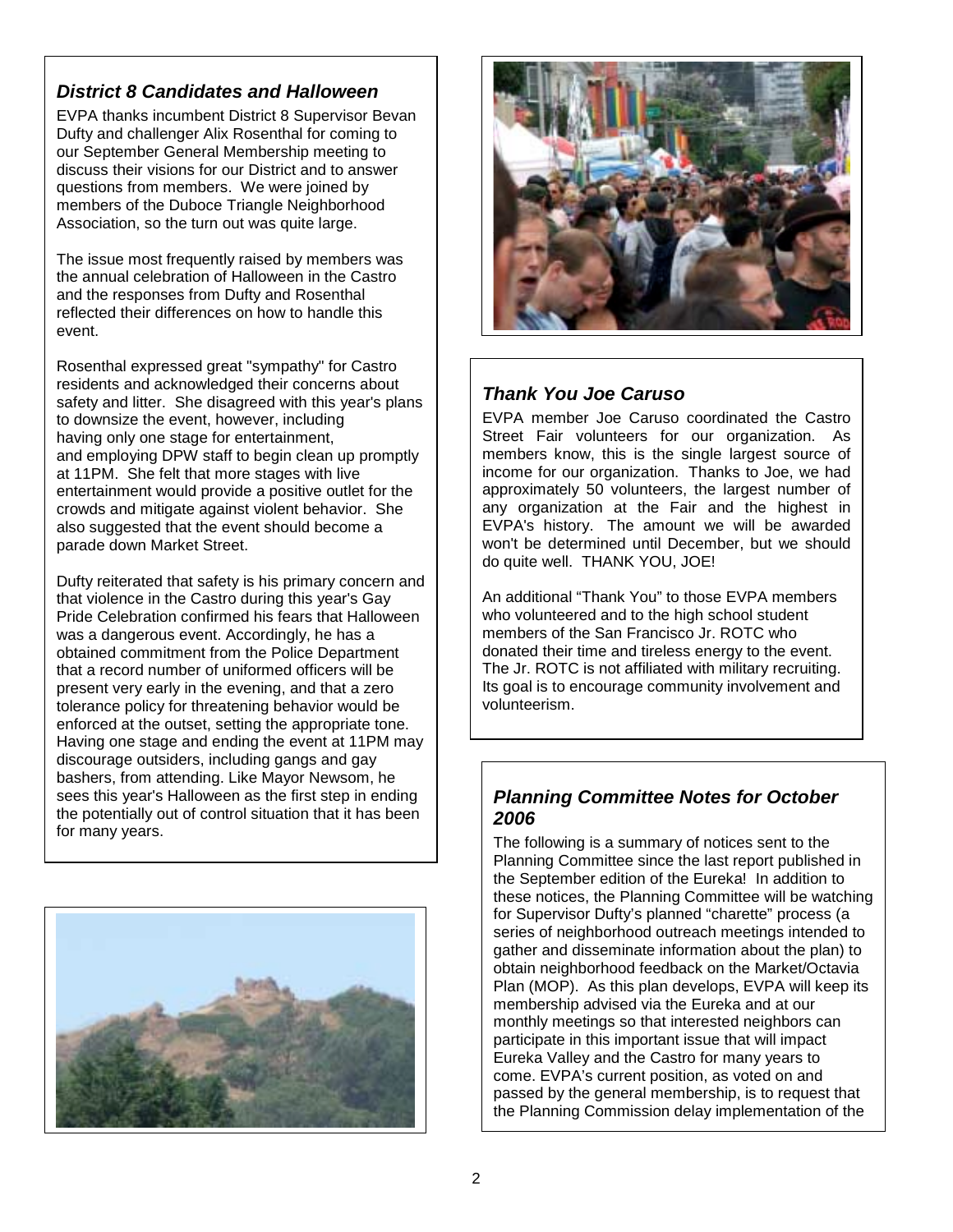MOP in the Castro/Eureka Valley neighborhood until Supervisor Dufty's charette process has been completed. EVPA representatives will convey this to the Planning Commission as appropriate.

Interested neighbors can request copies of planning notices (known as "311 notices") be sent to them by calling the Planning Department at 558-6392 or by sending an email to Janice.shambray@sfgov.org. If you know of any projects on your street that you would like the EVPA Planning Committee to review, please contact Mike Babbitt at mbabbitt@msn.com.

- **45-47 Belcher Street:** A proposal to add a third dwelling unit to the building at the ground floor and construct a one-story vertical addition. The vertical addition will add 849 square feet to the existing building.
- **10-12 Abbey Street:** A proposal to reconfigure two existing dwelling units. The lower unit will be reduced by approximately 800 square feet and the upper unit will be increased by approximately 1000 square feet. This project is considered by the Planning Department to be tantamount to the removal of an existing residential unit, and will be heard at a public hearing on 9/28.
- **4531-4533 20th Street:** This proposal, first reported here in the September issue of Eureka, is to merge two separate dwelling units into one. The original date for the Discretionary Review hearing was September 14, 2006, but has since been rescheduled for Thursday, September 21<sup>st</sup> at 1:30pm or later in room 400 at City Hall.
- 731 Noe: A front setback and rear yard variance is sought for the subject property. The proposal is to construct an addition to the front of the existing twostory single family home, consisting of a terraced, four-story front addition containing two garages on the ground floor accessible from Noe, a second dwelling unit occupying the first and second floors, and an expansion of the current unit into the third floor.
- **4552 19th Street:** A proposal to demolish the rear of the existing house and construct a new horizontal addition. The proposal also includes demo of an existing garage at the rear of the property (accessible via Thorp Lane) and construction of a new garage (accessible via Thorp Lane) in its place. The construction of the new garage requires a variance application.
- **4515A 18th Street:** The proposal is to make interior alterations to an existing kitchen and to add a dormer window at the rear of the property in addition to skylights and new windows to the roof at the rear. The proposal conforms to existing RH-2 requirements.
- -- Mike Babbitt

# *Schedule for Hearings at Planning Commission*

Each of the five meetings will have the M&O Plan on the agenda at 6PM. Each meeting will have presentation and public comment. The last meeting may take action. Room 401 at City Hall. To confirm the final Commission Hearing schedule, on the week of the hearing please visit:

http://www.sfgov.org/site/planning\_meeting.asp?id=15 840 or call Aksel Olsen at 558-6616.

#### **Hearing #1 – October 26, 2006 6PM** Plan Overview:

- Better Neighborhoods Program
- Area Profile: Issues and Opportunities
- Planning Process and Outreach
- Integrated Housing, Transportation, Streets and Open Space

Summary of Commission Actions and Implementation Structure Land Use and Height Districts Design Guidelines

#### **Hearing #2 – November 2, 2006 6PM**

Historic Preservation Parking Housing Density Controls

## **Hearing #3 – November 9, 2006**

 Transportation, Streets and Open Space Community Improvements / Public Benefits

- Fee and Revenue Strategy
- · Implementation Advisory Committee
- Monitoring Program

#### **Hearing #4 – November 16, 2006**

 "Pipeline projects" Consideration of Issues for Plan and Zoning

Historic Preservation (continued)

Parking (continued)

Finalizing Plan for Adoption

#### **Hearing #5 – December 7, 2006**

 EIR Certification – Hearing and Certification Action

Community Improvements / Public Benefits (continued)

- Fee and Revenue Strategy (continued)
- · Implementation Advisory Committee (continued)
- · Monitoring Program (continued)
- Plan Adoption Actions
- CEQA Findings
- General Plan Amendments
- Planning Code Text and Map Amendments

NOTE: The meetings are "time certain", in other words, the portion of the Planning Commission Meeting that will be devoted to the M&O Plan will begin at 6pm. You won't have to wait hours to be heard as I did.

-- Demian Quesnel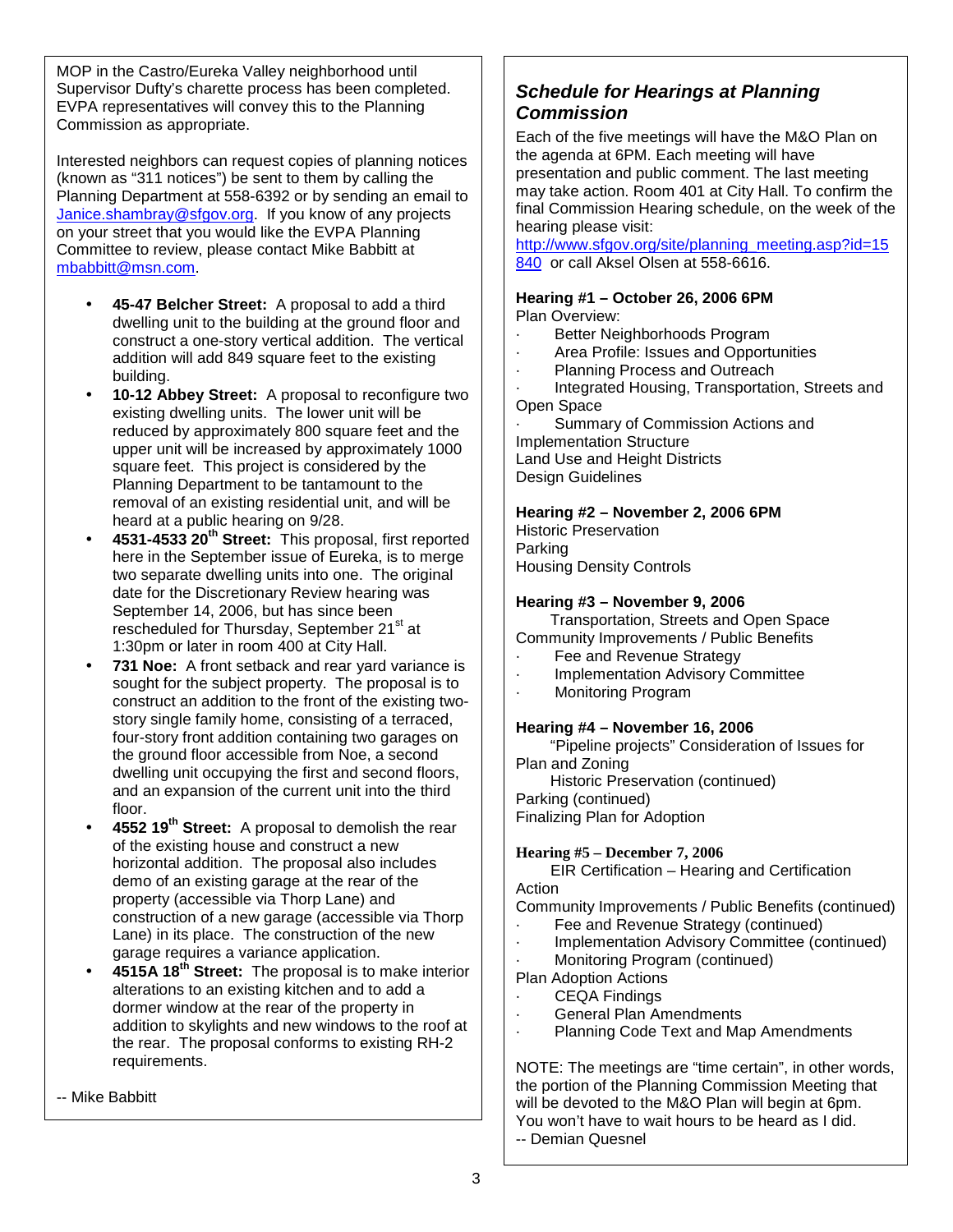hours, I spoke at this meeting and mentioned the following points. EVPA is the oldest neighborhood group in the city. EVPA co-signed [along with MUMC and DTNA] a letter in Aug. 2005 to the planning department protesting a number of aspects of the M&O Plan [including the reduced parking] and the planning department never responded. EVPA, at its Aug. 2006 meeting, overwhelmingly voted to write a letter to the planning department [copied at the end of this article] that the planning department never responded to. The main issue of concern for EVPA was the reduced parking, which we didn't feel was appropriate to our neighborhood. Since there had been no significant outreach on the part of the M&O Plan to EVPA, EVPA requested additional time to formulate a position on the M&O Plan.

Are we going to let this plan happen without our voice being heard on the issues that will have such an impact on our neighborhood? At the Aug. 2005 EVPA meeting there was near consensus opposition to the new parking limits that the M/O Plan will impose on the new development that will be coming to our neighborhood along Market St. in the near future. The members overwhelmingly voted to ask the Planning Department "to temporarily suspend application of the MOP to our organization's boundaries until we have an opportunity to fully assess its impact on our neighborhood and to see what residents want in the plan". We have had no response and the M/O Plan marches on! In the "Proposed Revisions To Market & Octavia Neighborhood Plan May 2006", the statement is made that "Neighborhoods like Market & Octavia, however, have retained remarkably low vehicle ownership rates and ultimately have the most to lose if large amounts of new parking are required. *Places like the Market & Octavia neighborhood work well for people precisely because they support a lifestyle less dependent on cars, and adding parking undermines their ability to support such a lifestyle."* We are not the Market Octavia Neighborhood; we are the Castro/Upper Market – Eureka Valley Neighborhood. And yet if the Market Octavia Plan goes forward and is implemented as planned, we will be subject to the planning that made sense for the Market Octavia Neighborhood and doesn't make sense [at least on the issue of parking] for us. We will have to live with the consequences of this planning effort for years to come in the form of more difficult parking for the residents of our neighborhood who



must [or simply choose to] own a car.

It will also affect our economic vitality in the form of more difficult parking [thereby discouraging access] for those people who come to our neighborhood to shop or entertain themselves because they feel more comfortable doing business here than elsewhere in the city. What do we do? If these issues concern you, attend the planning commission meetings and MAKE COMMENT. It seems that in order to be heard AND RESPONDED TO, we must consider a vocal protest at the Planning Commission meetings that will lead to the Market Octavia Plan being adopted. If enough of us attend these meetings we can possibly be heard [as I doesn't seem we have been so far!]. Writing letters has not, at this point, gotten us a response.

We must act now or it will be too late to have a say in the planning that will affect our neighborhood and our quality of life.

I intend to attend most of the Planning Commission meetings on the M&O Plan, especially the November  $2<sup>nd</sup>$  meeting when the issue of parking will be addressed. If we have enough persons from EVPA speaking with the same voice, we may have a chance at being heard. At the Sept.  $28<sup>th</sup>$  meeting, the Planning Department and the Planning Commission indicated that there is still time for adjustment of the plan in response to public input.

The contact information for the planning commission members can be found at

http://www.sfgov.org/site/planning\_index.asp?id=250 00

Write to the Planning Commission Members protesting this situation. Send an email AND a letter. Attend the Planning Commission meetings and have your voice heard before it's too late.

-- Demian Quesnel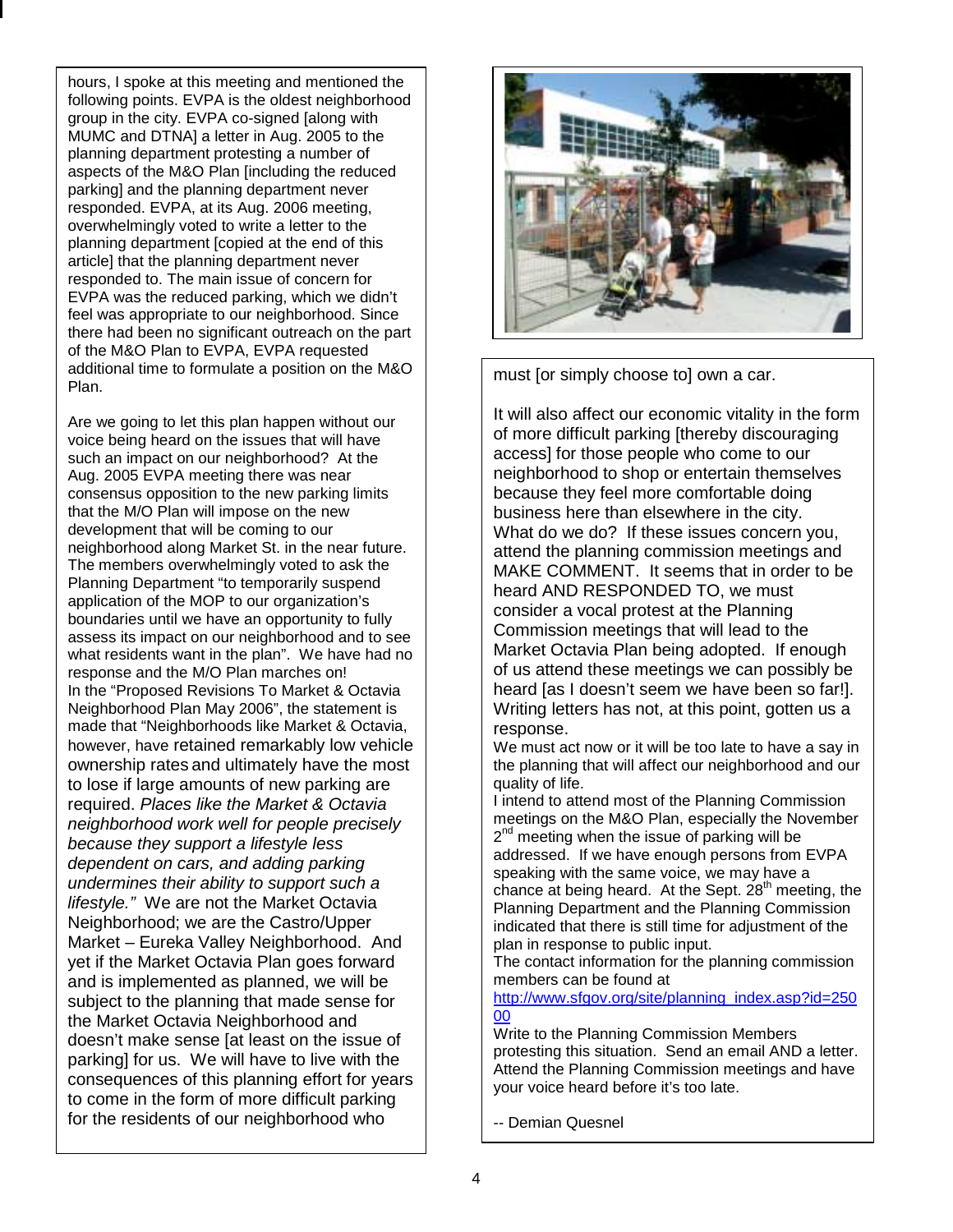Eureka Valley Promotion Association

 P.O. Box 14137 San Francisco, CA 94114-0137

21 August 2006

Ms. AnMarie Rodgers CityWide Planning Policy 1660 Mission Street #500 San Francisco, CA 94103

Dear Ms. Rodgers,

 Thank you so much for attending the Eureka Valley Promotion Association's (EVPA) General Membership meeting last Thursday evening, August 17, to discuss the Market Street/Octavia Boulevard Plan (MOP). It was a pleasure to meet you in person.

 As you heard during the discussion, EVPA members were greatly concerned about our organization's not having been contacted regarding the MOP, despite its application to a significant portion of our neighborhood. In addition, you heard many members speak about their concerns regarding the off street parking requirements in the MOP.

 However, you may not be aware that these issues are not new. On August 23, 2005, almost one year ago, EVPA. the Duboce Triangle Neighborhood Association (DTNA) and the Merchants of Upper Market and Castro (MUMC), sent a letter to Mr. Paul Maltzer, Environmental Planning Review of Officer, San Francisco Planning Department, at the above address, outlining concerns about the Planning Department's lack of outreach to Upper Market Street neighborhood groups and about the proposed parking requirements. Since then, the only contact EVPA has had with the Planning Department was the one we initiated with you.

 As you know, at EVPA's August 17 meeting, members overwhelmingly voted to ask the Planning Department to temporarily suspend application of the MOP to our organization's boundaries until we have an opportunity to fully assess its impact on our neighborhood and to see what residents want in the plan. We also believe that the charette planned by District 8 Supervisor Bevan Dufty should be completed and results from that study compared with the MOP to see if any significant issues need to be addressed prior to adoption of the MOP.

 Please consider this letter a formal request to suspend application of the MOP to the Upper Market Street corridor for the reasons cited in the preceding paragraphs.

 Copies of this letter will be sent to Supervisor Dufty, Paul Moffett of MUMC, Dennis Richards of DTNA, Mr. Maltzer, members of the San Francisco Planning Commission, and to the EVPA Board of Directors and interested members of the organization.

 Again, Ms. Rodgers, thank you for coming to speak with EVPA last week. Our organization looks forward to working with you and others in the Planning Department to ensure that the MOP addresses all concerns and provides a sound basis for future housing in our neighborhood.

> Sincerely, Gustavo Serina **Secretary**